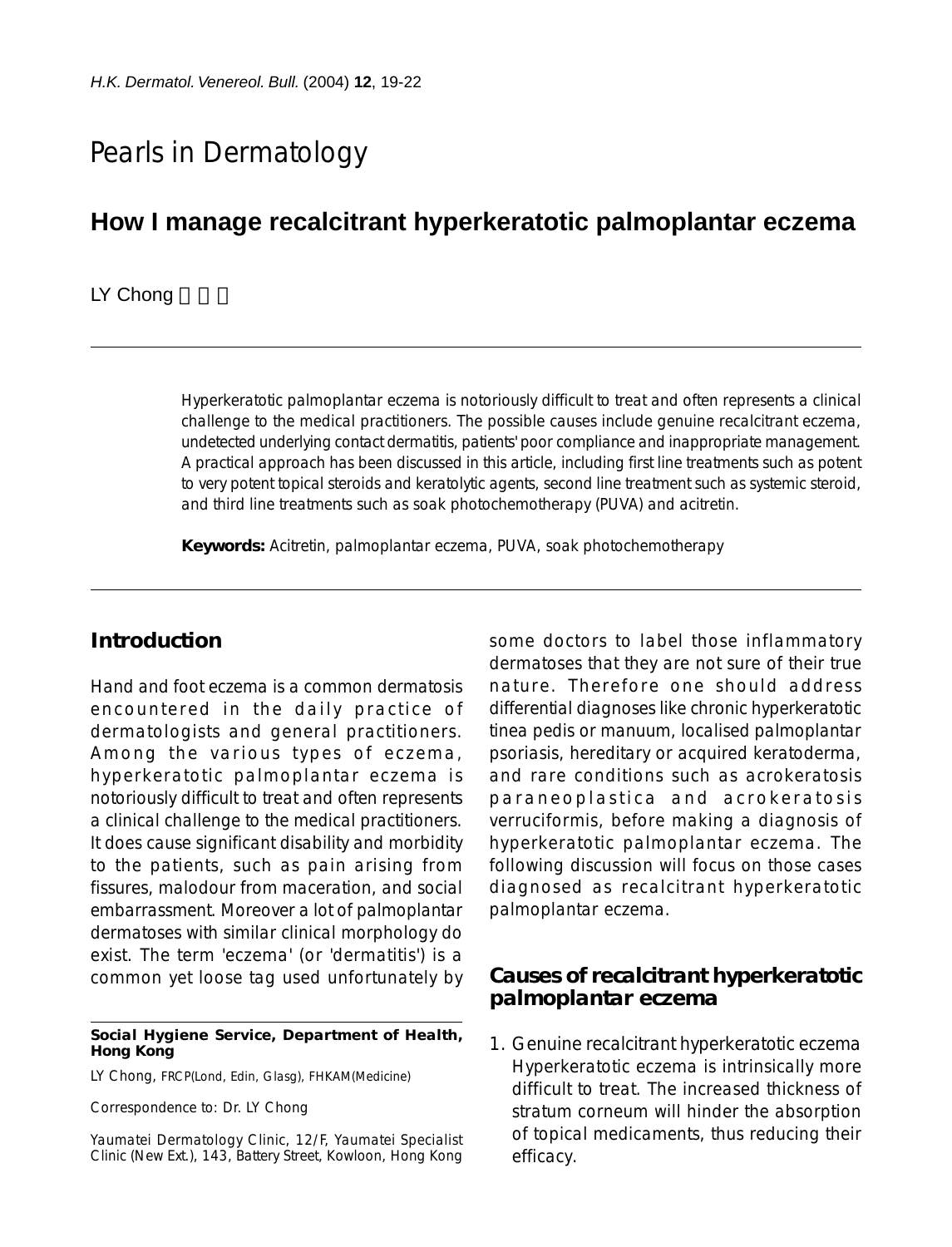*2. Undetected underlying contact dermatitis* The chronicity may be due to an undetected underlying contact dermatitis. Repeated contact with the irritants or allergens can account for the refractoriness. Sometimes the picture is further complicated by superimposed contact dermatitis to topical medications, such as topical steroid, topical antibiotic, preservative or fragrance within the preparations.

#### *3. Patients' poor compliance*

One of the common causes of treatment failure in this condition is the patients' poor compliance. Due to the chronicity and lack of cure, it is understandable that some patients will lose patience in the therapy, use the drug inconsistently, shop for different doctors, and try various unproven treatment regimes.

4. Inappropriate management

The failure in treatment occasionally may be contributed by inappropriate management, especially in those who are not adequately trained or uninterested in dermatology. Common pitfalls include lack of proper investigation, lack of proper advice, and use of a topical steroid with inappropriate potency or base.

## **Management**

An algorithm in the management of recalcitrant hyperkeratotic palmoplantar eczema is shown in Figure 1.

#### *First line treatments*

Usually the treatment has to start with a potent to very potent topical steroid (such as clobetasol proprionate 0.05%). A keratolytic agent (such as 3-6% salicylic acid ointment) is often added to enhance the absorption through the thickened stratum corneum. Adequate emollient

is a useful adjunct to soften the skin. It should be remembered that most emollients are short lasting in their effect therefore they should be applied much more frequently (at least four to five times per day) than the topical steroid. Oral antihistamine may be prescribed to control the pruritus. Diluted potassium permanganate (1:8000) soaking is used in case of malodour due to maceration, and tar solution soaking may reduce the itching. Topical or systemic antifungal or antibiotic are indicated in superimposed fungal or bacterial infection, especially in those treated with potent topical steroid for a substantial period.

If there is no response or even deterioration after these simple measures, one should revise the diagnosis and exclude other possibilities.



**Figure 1.** An algorithm in the management of recalcitrant hyperkeratotic palmoplantar eczema.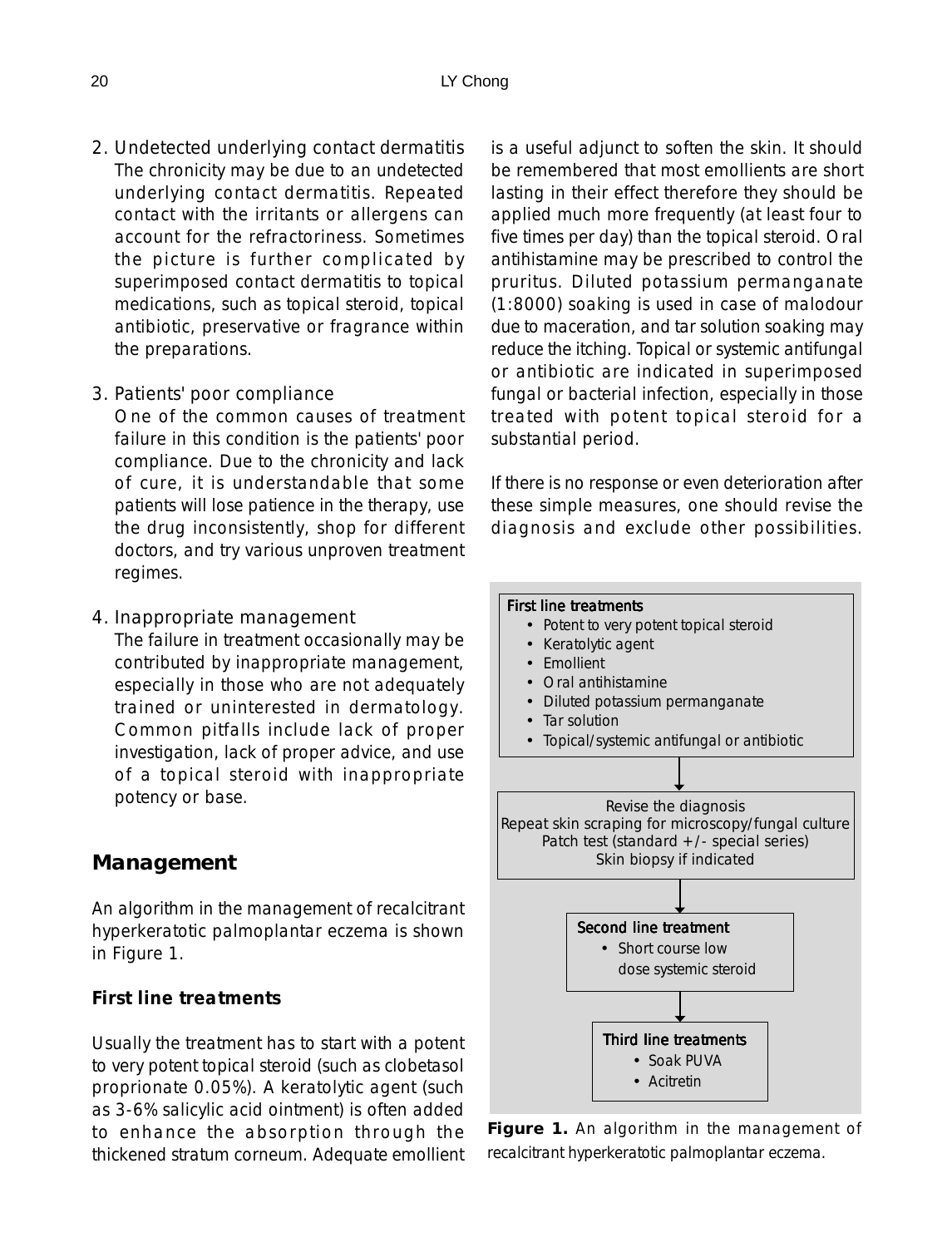Repeated skin scraping for microscopy and fungal culture should be done to exclude fungal infection. Patch test with standard  $+/-$  special series (medicaments, vehicles, perfumes and flavours, antimicrobials and preservatives) should be considered if underlying allergic contact dermatitis is suspected. Skin biopsy is sometimes indicated if other dermatoses are suspected.

#### *Second line treatment*

In severe and recalcitrant cases, occasionally a short course (two weeks or less) of low dose systemic steroid (20 mg prednisolone daily or below) can be given. However benefit is usually short lasting and long-term treatment should be avoided. This is usually given for temporary relief of symptoms in certain special occasions of the patients.

## *Third line treatments*

Despite all the treatment options as mentioned above, recalcitrant cases are not uncommon. Two further treatment modalities are available, but they should only be given if there is strong justification.

#### Photochemotherapy

Soak PUVA is performed as a form of topical photochemotherapy and has been used in some palmoplantar dermatoses including hyperkeratotic palmoplantar eczema.<sup>1-3</sup> One to 5 ml of 0.15% of meladinine solution is diluted with 1500 ml warm water to achieve a concentration of 0.0001 to 0.0005%. The patient, wearing protective goggles, immerses both hands and feet in the diluted solution for 15 minutes (Figure 2). This is followed immediately by ultraviolet-A irradiation (Figure 3). The starting dose is 0.5 J/cm2, with an increment of 0.5 J/cm2 each visit. The maximal dose recommended is 5 J/cm2. After irradiation, the patient should wash off the meladinine solution from the hands and feet. The patient is also advised to avoid sunlight for two days and use broad spectrum sunscreen.<sup>4</sup> The schedule used in our service is three times per week for about three to six months. Satisfactory result is often achieved, but the procedure is time consuming and may not be accepted by busy patients.

#### Oral retinoid

Acitretin at a dose of 0.5-1 mg/kg/day is given. Further benefit can be achieved if combined with



**Figure 2.** Soak PUVA: soaking in diluted meladinine solution.



**Figure 3.** Soak PUVA: irradiation with ultraviolet A.